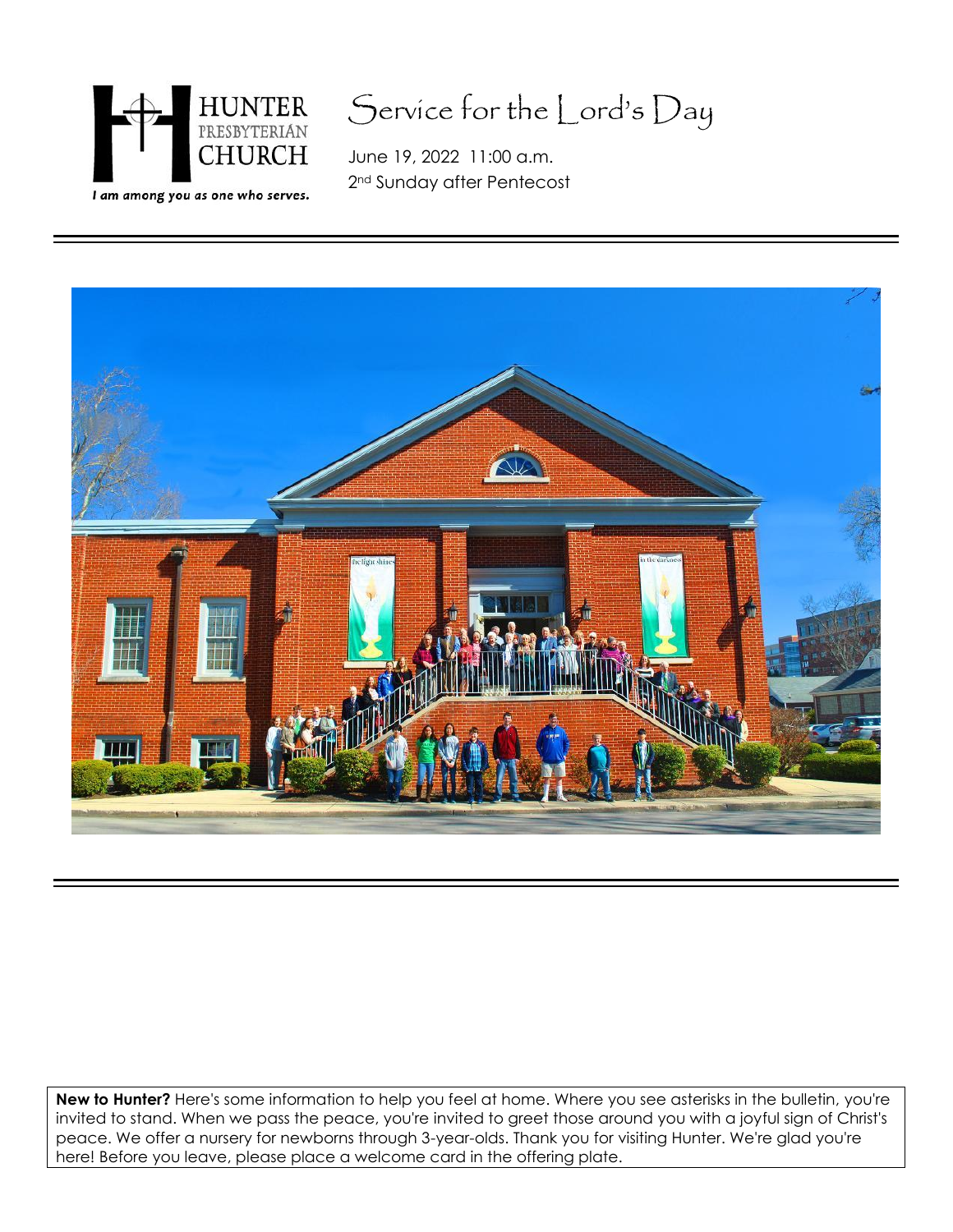## GATHERING AROUND THE WORD

Prelude "Amazing Grace" arr. Gilbert Martin Chiming of the Hour Welcome & Announcements \*Call to Worship God calls us together. **Let us give that for the God and Father of us all.** We are God's people. God watches over us day and night. **God's care for us is gracious and eternal now and forever.** \*Hymn 65 "Guide Me, O Thou Great Jehovah" CWM RHONDDA Prayer of Confession Lord, You have shown the way gracious gifts. You fill our lives with goodness. Teach us the way of gracious giving. Fill our hearts with compassion for others. Lord, You reveal the way of fruitful life. In Jesus. You have shown us how to live. Guide us now in the footsteps of Jesus. Help us to follow and **practice Jesus' Way of ministry in the world. We can be misguided. We can fumble along our way** missing all the signs of your guiding Spirit. Stir us again by Your Love to greater faithfulness. May we **focus our lives in ways that serve You daily. Amen.** *(moment for silent reflection)* Assurance of Pardon \*Hymn #583 "Glory to God" GLORIA (sing thru 2x, once in English, once in Latin) \*Passing of the Peace May the peace of our Lord Jesus Christ be with you all. **And also with you.** HEARING THE WORD Prayer for Illumination Reading from the Old Testament **Psalm 1** Psalm 1 (O.T., p. 489) Reading from the New Testament Mark 1:15-20 (N.T., p. 35) Holy Wisdom. Holy Word. **Thanks be to God.** Message "The Gospel According to Feet" Ray Mendenhall

#### RESPONDING TO THE WORD

Sharing Our Joys and Concerns

Prayers of the People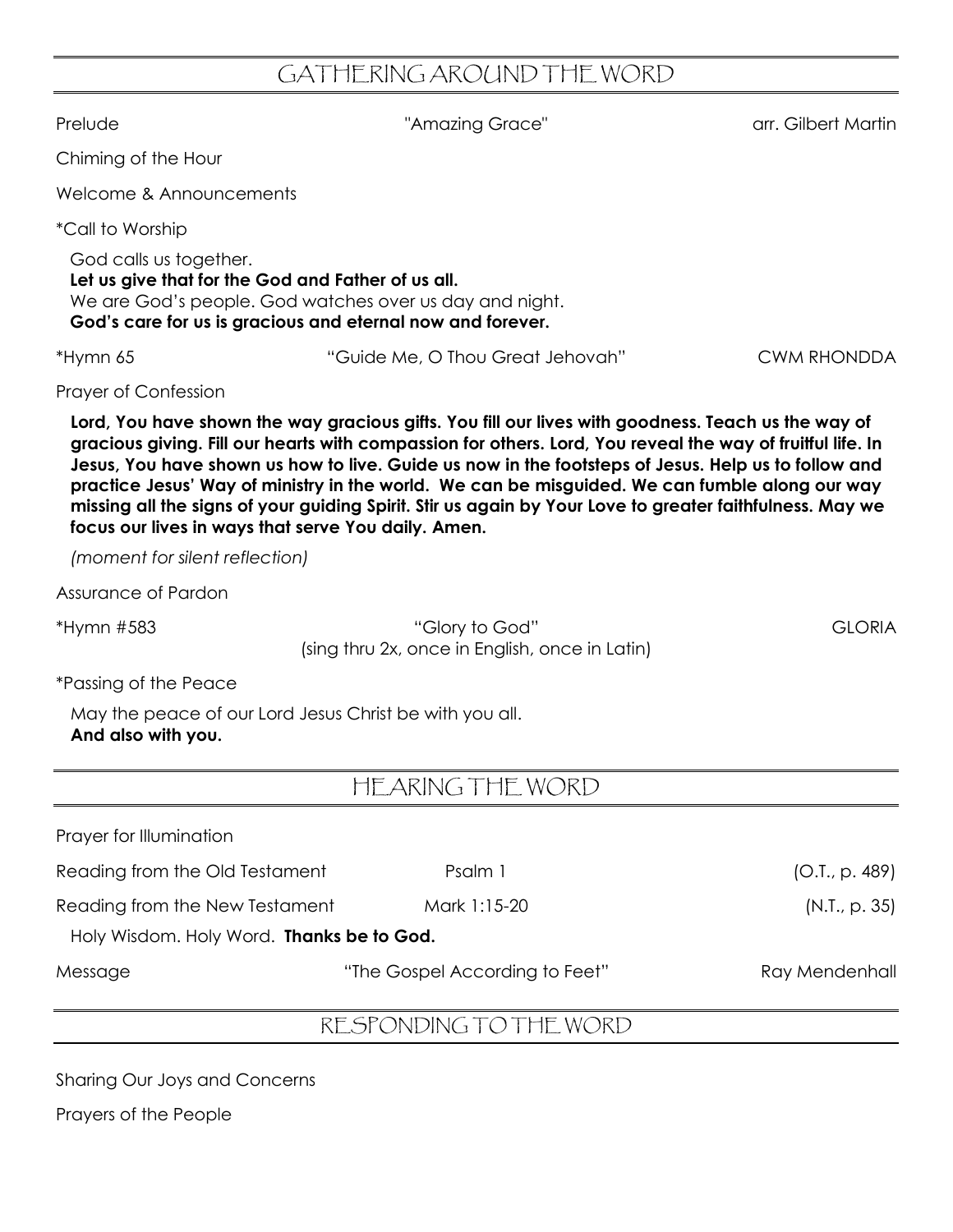| Presenting Our Tithes & Offerings (with Hunger Offering) |                                       |                  |
|----------------------------------------------------------|---------------------------------------|------------------|
| Offertory                                                | "The Quiet Heart"<br>Drew Dear, tenor | John Ness Beck   |
| Prayer of Thanksgiving & Dedication                      |                                       |                  |
| *Hymn 738                                                | "O Master, Let Me Walk with Thee"     | <b>MARYTON</b>   |
| *Charge & Benediction                                    |                                       |                  |
| *Hymn 587                                                | "Alleluia!"                           | CELTIC ALLELUIA  |
| Postlude                                                 | "When the Roll is Called Up Yonder"   | arr. Wilbur Held |
| Depart in Peace                                          |                                       |                  |
| *Please stand as you are able.                           |                                       |                  |

Household Prayer: Teach us, good Lord, to serve you as you deserve; to give and not to count the cost; to fight and not to heed the wounds; to toil and not to seek for rest; to labor and not to ask for any reward, save that of knowing that we do your will; through Jesus Christ our Lord, who lives and reigns with you in the unity of the Holy Spirit, one God, now and forever. Amen.